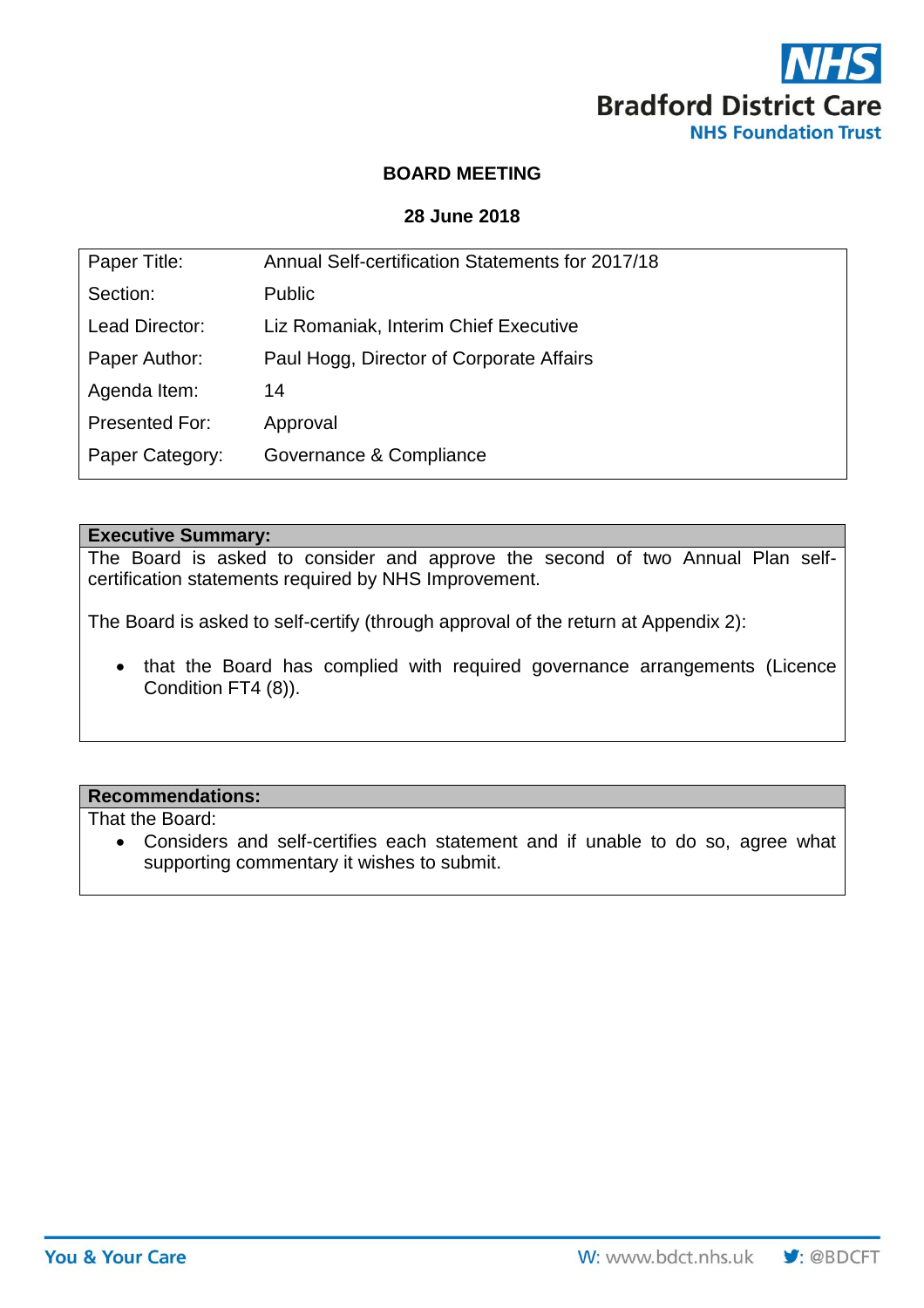## **Governance/Audit Trail:**

| Meetings where this item has previously been discussed (please mark with an $X$ ): |   |                             |                     |                       |  |  |
|------------------------------------------------------------------------------------|---|-----------------------------|---------------------|-----------------------|--|--|
| <b>Audit</b>                                                                       |   | <b>Quality &amp; Safety</b> | <b>Remuneration</b> | Finance,              |  |  |
| <b>Committee</b>                                                                   |   | <b>Committee</b>            | <b>Committee</b>    | <b>Business &amp;</b> |  |  |
|                                                                                    |   |                             |                     | Investment            |  |  |
|                                                                                    |   |                             |                     | <b>Committee</b>      |  |  |
| <b>Executive</b>                                                                   | X | <b>Directors</b>            | <b>Chair of</b>     | <b>Mental Health</b>  |  |  |
| <b>Management</b>                                                                  |   |                             | <b>Committee</b>    | Legislation           |  |  |
| <b>Team</b>                                                                        |   |                             | <b>Meetings</b>     | <b>Committee</b>      |  |  |
| <b>Council of</b>                                                                  | X |                             |                     |                       |  |  |
| Governors*                                                                         |   |                             |                     |                       |  |  |

\*in part

**This report supports the achievement of the following strategic aims of the Trust:**  (*please mark those that apply with an X):* Consolidation of Market Share : being great in our patch x Manage the impacts of the whole system of reduced health and social care funding: working in partnership to develop cost effective out of hospital services and pathways to support the delivery of sustainable services x

Secure Funding for new or expanded services x

**This report supports the achievement of the following Regulatory Requirements:**  (*please mark those that apply with an X):*

| Safe: People who use our services are protected from abuse and avoidable harm           |  |  |  |
|-----------------------------------------------------------------------------------------|--|--|--|
| Caring: Staff involve people who use our services and treat them with compassion,       |  |  |  |
| kindness, dignity and respect                                                           |  |  |  |
| <b>Responsive:</b> Services are organised to meet the needs of people who use our       |  |  |  |
| services                                                                                |  |  |  |
| <b>Effective:</b> Care, treatment and support achieves good outcomes, helps to maintain |  |  |  |
| quality of life people who use our services and is based on the best available          |  |  |  |
| evidence.                                                                               |  |  |  |
| Well Led: The leadership, management and governance of the organisation make            |  |  |  |
| sure it's providing high-quality care that is based around individual needs,            |  |  |  |
| encourages learning and innovation, and promotes an open and fair culture.              |  |  |  |

**NHSI Single Oversight Framework x**  $\begin{array}{ccc} \hline \end{array}$  **x**  $\begin{array}{ccc} \hline \end{array}$ 

| <b>Equality Impact Assessment:</b> |  |
|------------------------------------|--|
| Not applicable.                    |  |
|                                    |  |

## **Freedom of Information:**

**Publication Under Freedom of Information Act** 

This paper has been made available under the Freedom of Information Act.

 $\bigtriangledown$ : @BDCFT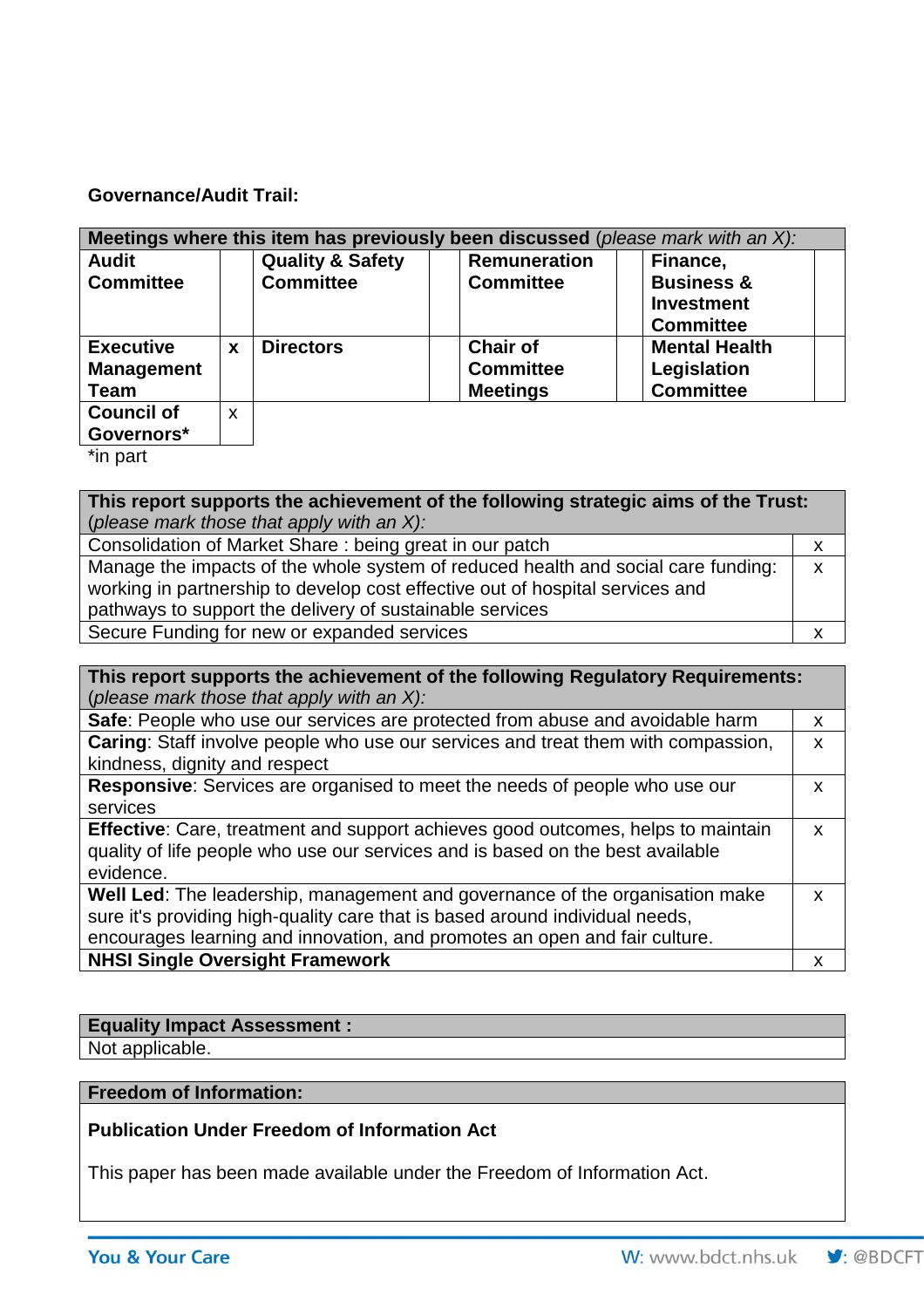# **Annual Self-certification Statements for 2017/18**

# **1. Background and Context**

1.1 NHS Improvement oversees NHS Foundation Trusts' (FTs) compliance with their licence conditions and collects information to assess compliance through annual and quarterly monitoring. Guidance issued in April 2018 requires FTs to self-certify whether or not they have:

- complied with the conditions of the NHS provider licence (which itself includes requirements to comply with the National Health Service Act 2006, the Health and Social Care Act 2008, the Health Act 2009, and the Health and Social Care Act 2012, and have regard to the NHS Constitution);
- the required resources available if providing commissioner requested services; and
- complied with governance requirements.

# **2. Project/Proposal**

2.1 FTs are required to submit two self-certification statements. The first submission, due by 31 May 2018, was approved at the May Board meeting. The second submission, due by 30 June 2018, requires FTs to certify that the Trust is compliant with the required governance standards and objectives (Licence Condition FT4(8)). This involves two selfcertifications that:

- demonstrate effective Board and Committee structures, reporting lines and performance and risk management systems; and
- demonstrate Governors have received enough training and guidance to carry out their roles.

#### Governance systems

2.2 At its May meeting, the Board approved a number of key corporate governance documents setting out its performance during 2017/18 and the challenges for 2018/19 through the Annual Report and Accounts, Quality Report and Annual Governance Statement. The Board continues to comply well against all national performance indicators set by NHS Improvement and has a segmentation rating of 2.

2.3 Following the CQC inspection, the Trust received an overall rating of 'Requires Improvement'. The Board has put in place robust arrangements to manage the follow-up actions emerging from the CQC report, including establishing an Improving Quality Programme Board. It has also undertaken its own review of effectiveness which resulting in the approval of a number of recommendations and is now planning for an external review against the well-led framework during 2018/19. Appendix 1 provides a summary of the self-certification and mitigating actions.

2.4 Board is asked, in particular, to consider section 3 and whether the assessment of 'confirmed' relating to 'effective Board and committee structures' feels accurate, given that it was felt necessary to commission an independent review, into the effectiveness of the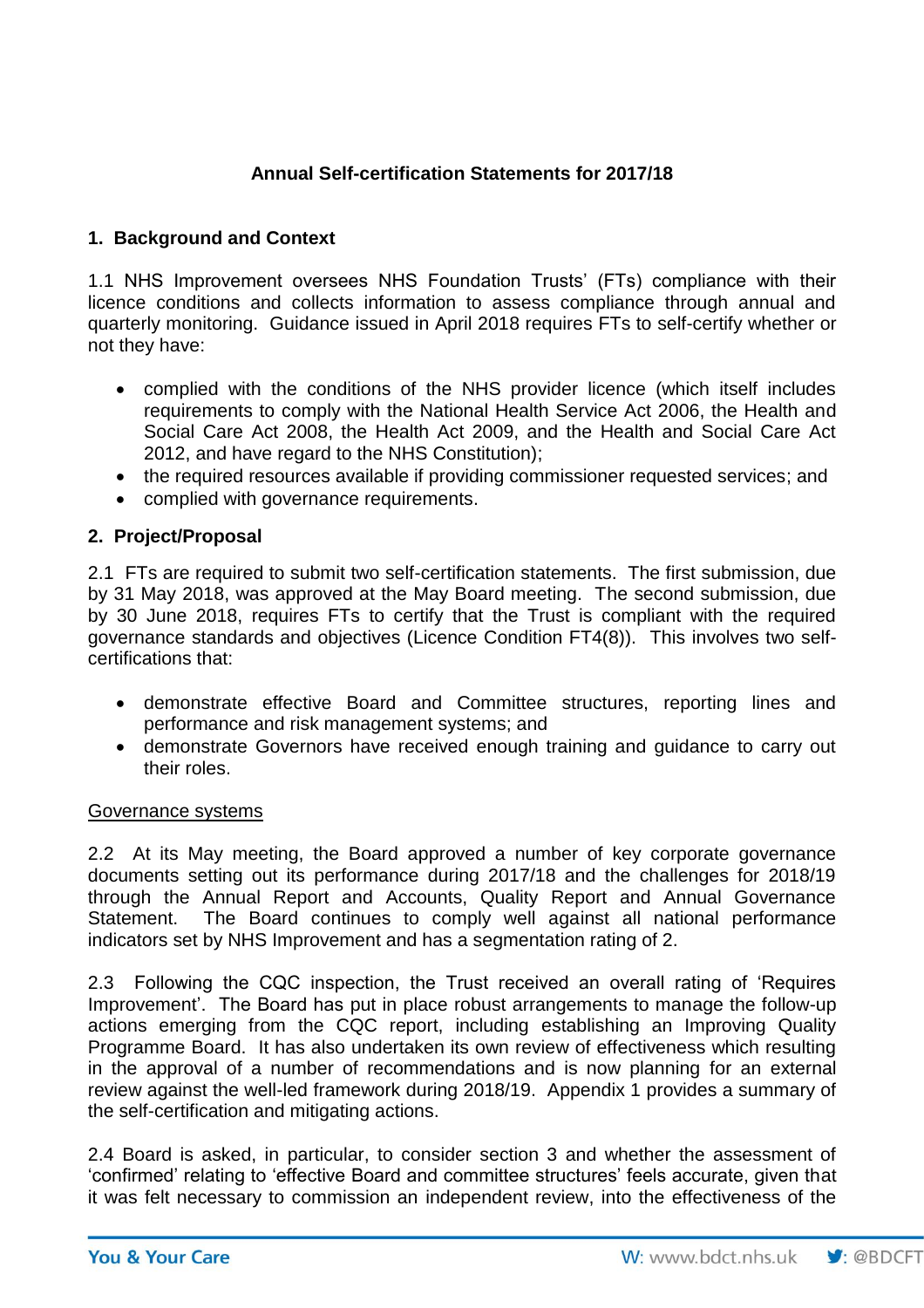Mental Health Legislation Committee, following the CQC report. The findings of that review have now been considered by the Board.

## Training of Governors

2.5 In relation to Governor training, the Board of Directors recognises that Governors must be regularly appraised about the key issues affecting the Trust in order to carry out their duties effectively. The Council of Governors has, over the last year, been provided with a number of different training opportunities to ensure they are equipped with the skills and knowledge they need to undertake their statutory role. This will continue during 2018/19 and there has been a first session of induction training for newly elected Governors on 27 April 2018. A summary of other training that has taken place recently was shared with the Council of Governors at its meeting on 10 May 2018 and is listed below:

- the Trust has an established programme of 'bite-size' training that occurs before Council of Governors meetings. Items are discussed and selected by the Governors themselves and during the last year training has been provided on the following:
	- $\circ$  update on the mental wellbeing strategy (11 May 2017);
	- $\circ$  agile working (19 July 2017); and
	- o health and social care work relating to Bradford University (8 February 2018).
- the Chair continues to hold 'Open House' meetings, where he briefs Governors about the work of the Board, the issues that have been recently discussed and any other important issues concerning the wider context of the Trust. A member of the Executive is present at each meeting and these discussions provide useful awareness training for Governors;
- as part of the Governors' work programme, there have been a number of discussion items at Council of Governors meetings that have provided an opportunity to become more familiar with key strategic issues. These have included reports on:
	- o The Trust's Operational Plan (May 2017);
	- o Progress on the Mortality Review work (May 2017); and
	- o Developing the role of the Council of Governors (Governor-led discussion paper (February 2018).

2.6 NHS Improvement advises that there is no set process for assurance or to demonstrate how any of these conditions have been met; it is up to individual Boards to decide how they wish to evidence this when making the self-certification statements and clearly understand whether or not they can confirm compliance. To assist the Board in the self-certification process, as mentioned above, a summary of the related Licence conditions and commentary have been included at Appendix 1. NHS Improvement has provided FTs with a template, with which is included at Appendix 2.

## **3. Risk Issues Identified**

3.1 The following risks are highlighted: